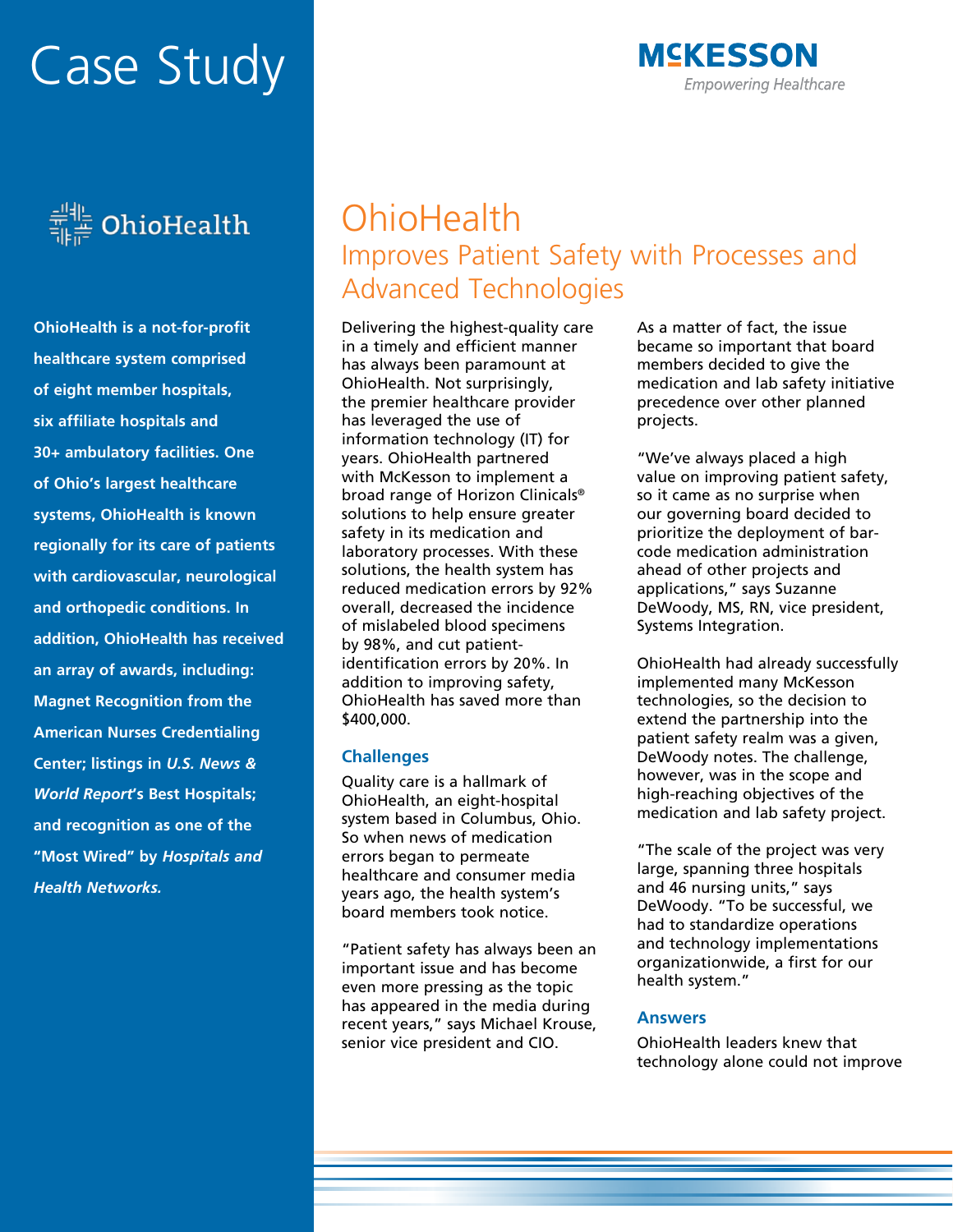## **At a Glance**

## *Organization*

**OhioHealth** Columbus, Ohio

- Eight member hospitals
- Six affiliate hospitals
- 2,000 licensed beds
- 100,000 annual admissions
- 350,000 emergency department visits per year
- 13,000 births per year

# *Solution Spotlight*

- Horizon Admin-Rx™
- Horizon Blood Bank™
- Horizon Clinicals®
- Horizon Expert Documentation™
- Horizon Expert Orders™
- Horizon Lab™
- Horizon Meds Manager™
- Horizon MobileCare™ Phlebotomy
- Horizon*WP*® Physician Portal
- McKesson Clinical Consulting **Services**
- $-$  ROBOT-RX<sup>®</sup>

patient safety. To effectively reduce medication and laboratory errors, management had to first examine the processes involved in medication and lab administration, understand how each hospital was handling these processes, and identify what had to change. The key to success lay in creating the zeal that would get all clinicians using the technologies.

OhioHealth leaders felt that such buy-in was so important they established compliance goals, including:

- Adding bar codes to 100% of medications dispensed from the pharmacy
- Administering 95% of inpatient discrete medication doses using bar-code scanning
- Requiring that 100% of physicians use a closed-loop medication process
- Maintaining 100% compliance with Ohio Board of Pharmacy requirements for positive patient identification

# **Tapping Clinical Expertise**

OhioHealth signed up for McKesson's Clinical Consulting Services, an offering designed to optimize clinical product performance through process redesign, standardization and change management. The consultants worked alongside OhioHealth managers to form a team of clinical representatives from each hospital and discipline involved in the medication and

lab safety process — including staff members from nursing, pharmacy and respiratory therapy. Most important, the team included staff members from each tier of the organization.

"We wanted everyone who touches the medication and lab administration processes to have a say in the improvements," DeWoody explains. "For example, we had nurse managers, nurses and nursing assistants on the team. The people working with patients are the ones who really know what changes are needed."

The team developed process maps that outlined current workflow and then evaluated suggested improvements. It also developed detailed spreadsheets that outlined each process step and then ranked them in order of what needed to change the most.

The team then came to a consensus on what the new standardized process would be and set the expectation that there would be no tolerance for diversion from that point forward. The ultimate goal was to find the best practice for each process and establish a means to reach the desired target.

"It was not necessarily a democracy, and the largest hospitals did not get to control the process," DeWoody says. "Instead, we discussed each issue in detail and examined the literature to determine the best way to do things."

# **Standardizing Care**

With standardized medication and lab administration processes in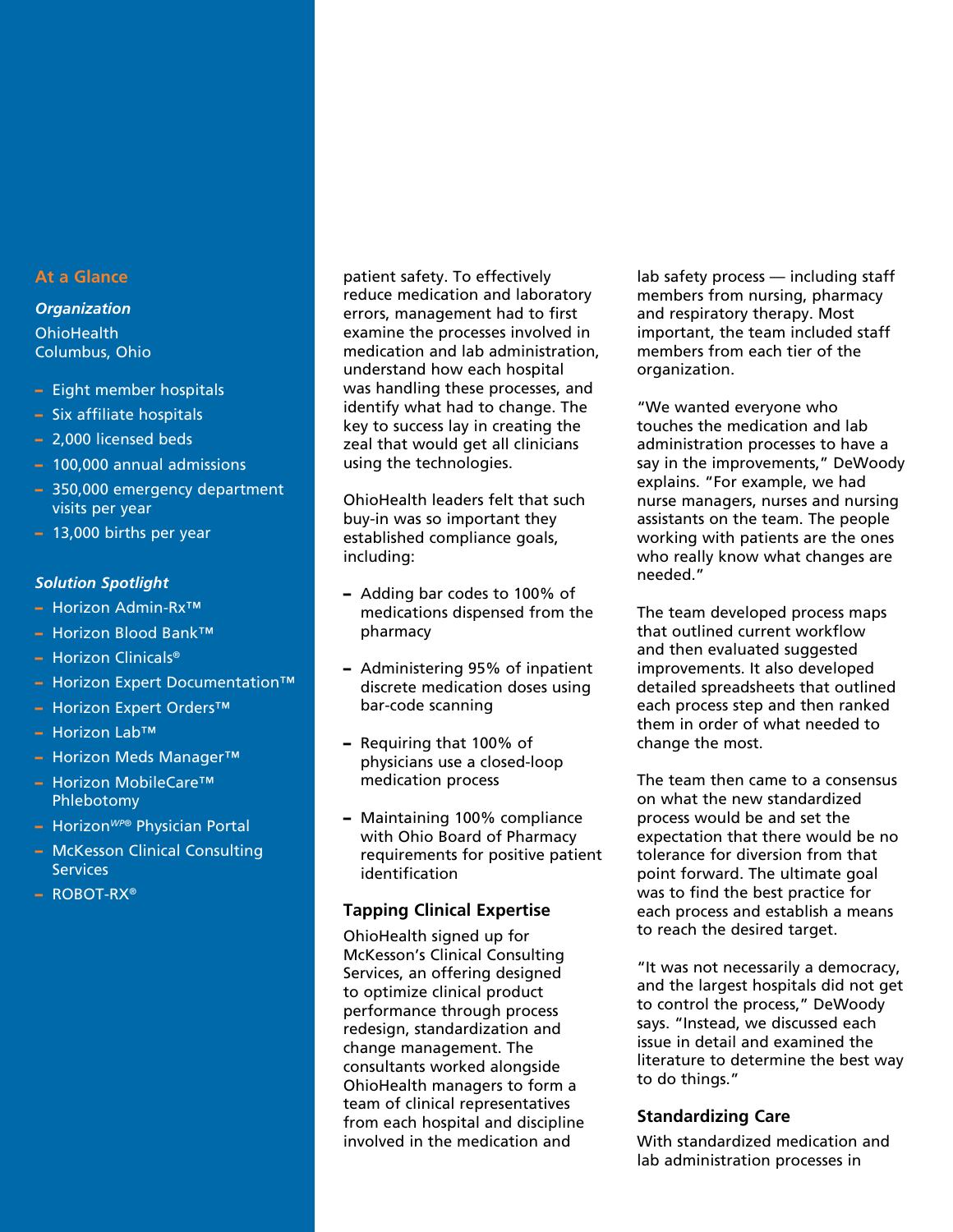place, the clinical consulting team then worked with OhioHealth to leverage the use of IT to bring about the desired results. More than 3,000 staff members were trained by McKesson instructors prior to the go-live of the pharmacy information system, the bar-code medication administration solution and the lab information system.

Finally, OhioHealth deployed a system to electronically capture and store patient-specific documents and information across the enterprise. Combined with McKesson's physician portal, a Web gateway that provides secure access to patient information, physicians can electronically view, complete and sign-off on patient charts whether in the hospital, office or at home.

In addition, OhioHealth's newest hospital, the all-digital Dublin Methodist, took medication safety a step further by implementing Horizon Expert Orders™, McKesson's computerized physician order entry (CPOE) system. This solution closes the medication safety loop by enabling electronic ordering and helps caregivers reduce the potential for errors. With electronic orders, Dublin practitioners are eliminating prescribing errors tied to illegible handwriting, enabling faster turnarounds in medication delivery, and managing patient care in accordance with evidence-based guidelines and standards. The other OhioHealth hospitals are expected to follow Dublin's footsteps and implement CPOE in the next few years.

## **Results**

The technology deployment and comprehensive approach to patient safety has helped OhioHealth gain the buy-in of clinicians across the enterprise, as evidenced by the quick realization of high compliance rates. The health system achieved 97% compliance in scanning medications and an almost 100% reduction in medication errors related to patient, medication, dose and route. In addition, OhioHealth has reduced medication errors by 92% overall through process redesign and use of McKesson's point-of-care medication administration application.

Perhaps most important, medications are now administered via a closed-loop system that also enables them to be captured and charted electronically at the bedside. With Horizon Admin-Rx™, nurses scan and verify the "five rights" – right patient, right drug, right dose, right route and right time – prior to administering medications. The system also ensures records are legible, timely and immediately accessible to authorized caregivers.

With Horizon Lab™, the health system has eliminated transfusion errors while decreasing mislabeled blood specimens by 98%. It also reduced patient-identification errors by 20% and eliminated duplicate lab orders. Automating lab processes has resulted in \$310,000 in labor cost reductions, primarily by avoiding unnecessary rework. Additionally, the health system has captured \$100,000 in revenues that would have been missed using the former processes.

## **At a Glance**

# *Critical Issues*

- Compliance with the use of technology
- Patient safety, particularly medication and lab safety
- Clinician satisfaction
- Financial health

#### *Results*

- Achieved 97% compliance in scanning medications prior to administration
- Reduced medication errors by 92% overall
- Decreased mislabeled blood specimens by 98%
- Cut patient-identification errors by 20%
- Saved \$310,000 due to the decreased need to redo lab work
- Captured \$100,000 in previously missed revenues
- Improved clinician satisfaction